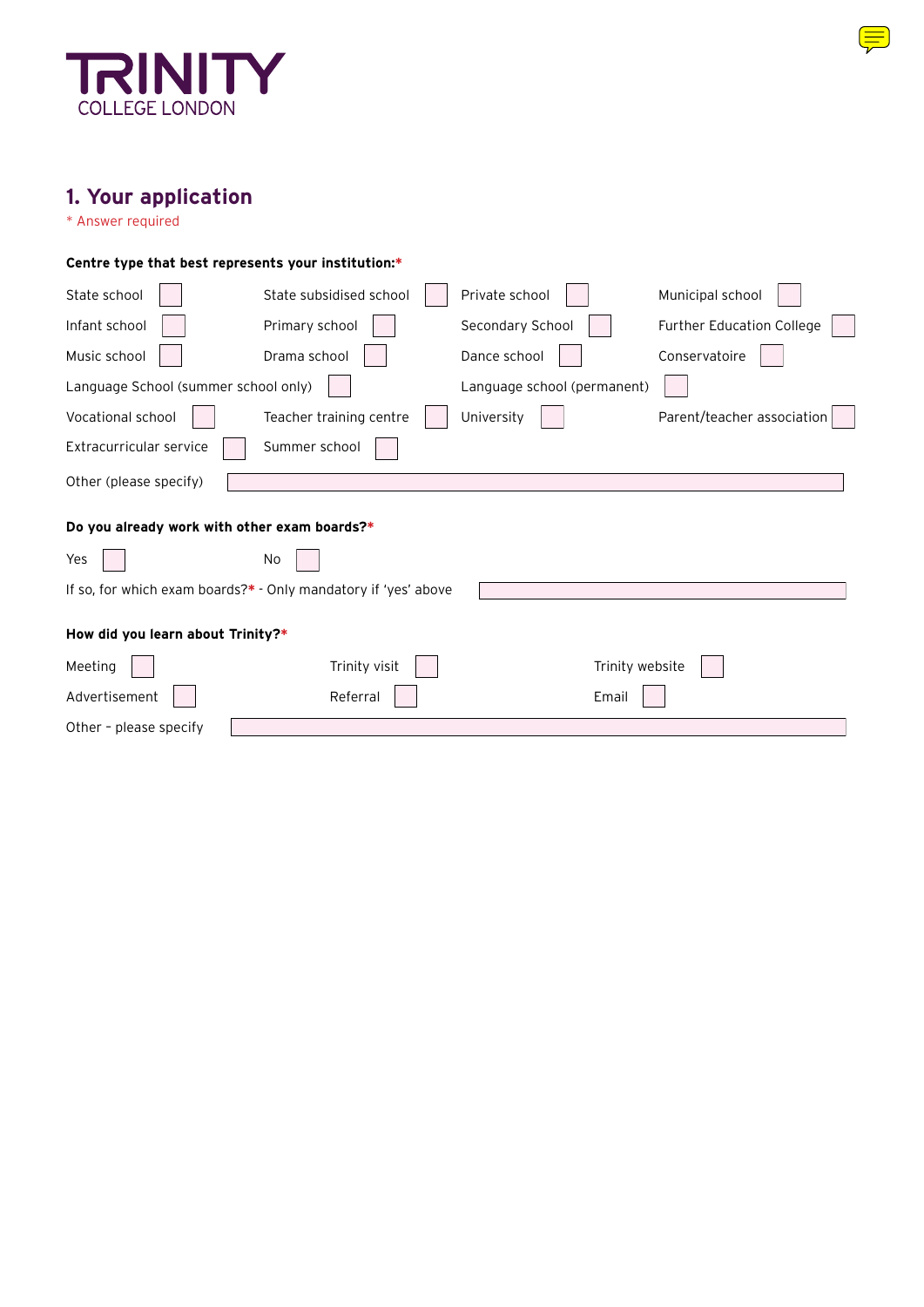# **2. Your application**

\* Answer required

| Official name of your institution (as it appears on official documents)*     |  |  |  |  |
|------------------------------------------------------------------------------|--|--|--|--|
|                                                                              |  |  |  |  |
| Trading name of your institution (as it is known to the public)*             |  |  |  |  |
|                                                                              |  |  |  |  |
| Would you like a specific centre name to appear on candidates' certificates? |  |  |  |  |
|                                                                              |  |  |  |  |
| Company/Charity no.<br>National Centre no. (NCN if applicable)               |  |  |  |  |
| UTR (Freelancers only)<br>VAT number                                         |  |  |  |  |
| Registered Office Address*                                                   |  |  |  |  |
|                                                                              |  |  |  |  |
| Province/County<br>Town*                                                     |  |  |  |  |
| Country*<br>Postcode*                                                        |  |  |  |  |
| Fax<br>Tel                                                                   |  |  |  |  |
| Website                                                                      |  |  |  |  |
|                                                                              |  |  |  |  |
| Social media, e.g. Twitter/Facebook links                                    |  |  |  |  |
|                                                                              |  |  |  |  |

# **What year was your centre established?\***

## **Names of Company Directors (if applicable)**

| Name |  |
|------|--|
| Name |  |
| Name |  |

**Centre representative –** Please nominate a person who can deal with official correspondence with Trinity and, if your application is accepted, has legal authority to sign your Registered Exam Centre Agreement.

| Name*      |  |
|------------|--|
| Job Title* |  |
| Address*   |  |
| Country*   |  |
| Email*     |  |
| Tel/Fax*   |  |

### **Exam Administrator details -** (main day to day contact point with Trinity)

| Name*      |                                 |
|------------|---------------------------------|
| Job Title* |                                 |
| Address*   |                                 |
| Country*   |                                 |
| Email*     | Finance Email (if applicable) [ |
| Tel/Fax*   |                                 |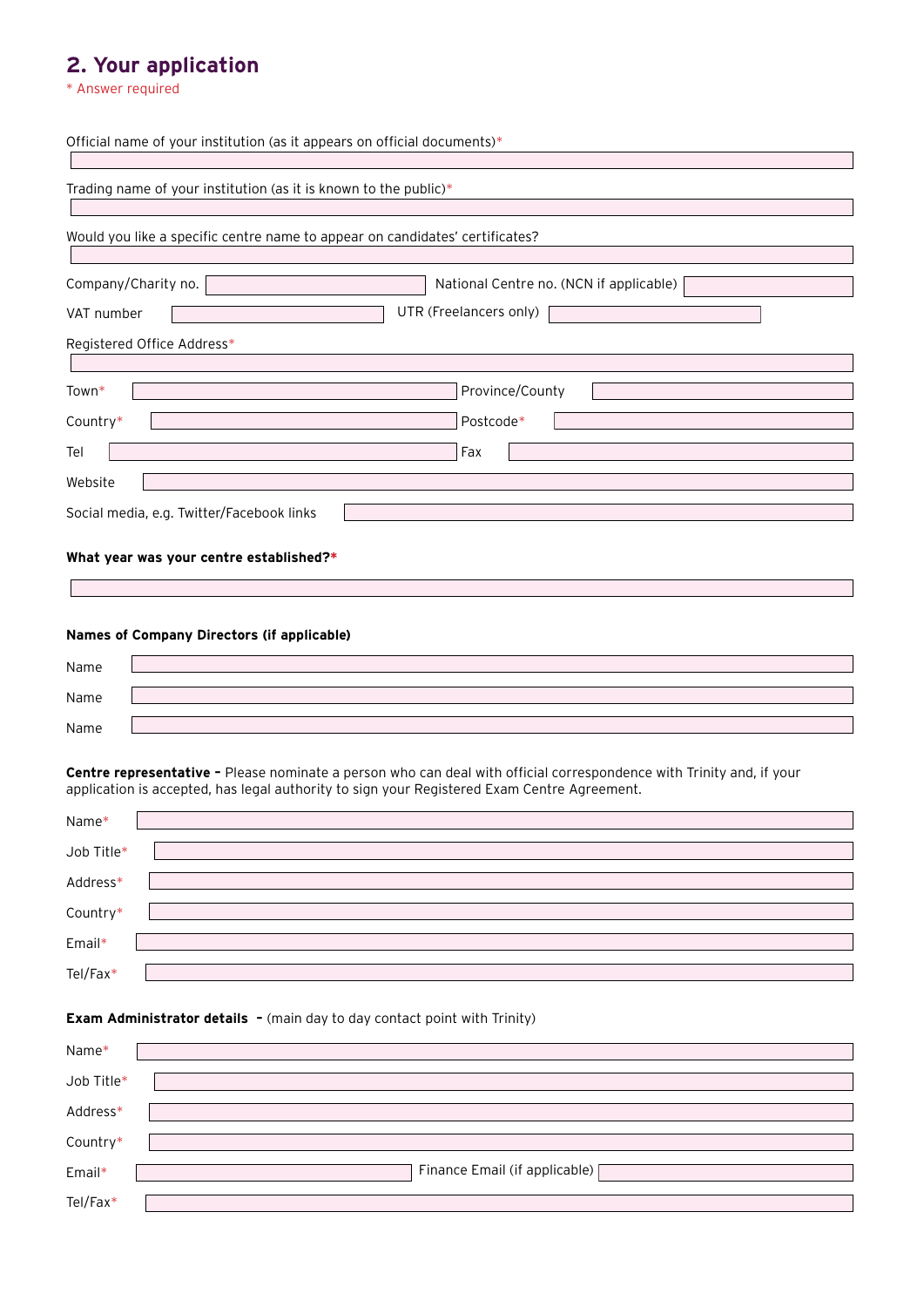# **3. Centre location, facilities and exam details**

\* Answer required

| Is this already a Registered Exam Centre with Trinity? If so, please state your Trinity centre registration number* |                 |  |  |  |
|---------------------------------------------------------------------------------------------------------------------|-----------------|--|--|--|
| Yes                                                                                                                 | No              |  |  |  |
|                                                                                                                     |                 |  |  |  |
| if YES                                                                                                              |                 |  |  |  |
| Trinity centre registration number                                                                                  |                 |  |  |  |
| if NO<br>Have you previously been a Registered Exam Centre with Trinity?*                                           |                 |  |  |  |
| No<br>Yes                                                                                                           |                 |  |  |  |
| If yes, when did you cease being a centre?                                                                          |                 |  |  |  |
| What was your centre registration number (if known)?                                                                |                 |  |  |  |
| <b>Exam venue</b>                                                                                                   |                 |  |  |  |
| Address*                                                                                                            |                 |  |  |  |
| Town*                                                                                                               | Province/County |  |  |  |
| Country*                                                                                                            | Postcode*       |  |  |  |
| Tel                                                                                                                 | Fax             |  |  |  |
| Website                                                                                                             |                 |  |  |  |
|                                                                                                                     |                 |  |  |  |
| Is the exam venue your permanent location?*                                                                         |                 |  |  |  |
| Permanent location*                                                                                                 |                 |  |  |  |
| Temporary for the period of the exams only*                                                                         |                 |  |  |  |
| Does your centre operate all year round?*                                                                           |                 |  |  |  |
| No<br>Yes                                                                                                           |                 |  |  |  |
| How frequent are your courses?                                                                                      |                 |  |  |  |
|                                                                                                                     |                 |  |  |  |
| Access, amenities and transport links for this exam venue*                                                          |                 |  |  |  |
| Do you have disabled access at the venue? Yes<br>No                                                                 |                 |  |  |  |
| If yes, please describe what amenities you provide for disabled students*                                           |                 |  |  |  |
| What modes of transport are available to candidates to get to the exam venue?                                       |                 |  |  |  |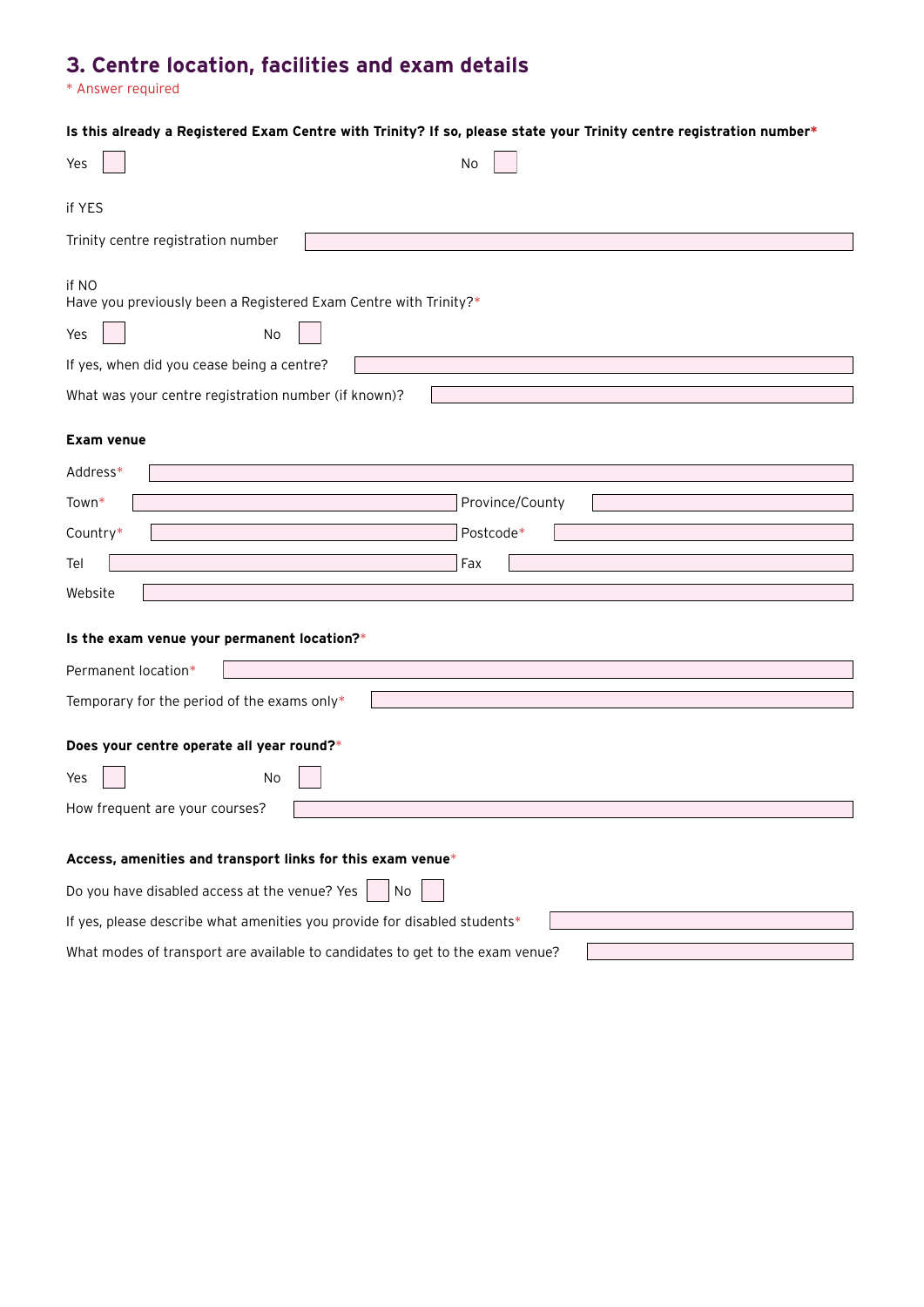### **Exam details**

### **Which qualifications do you wish to add your offer?**

### **English language**

Graded Exams in Spoken English (GESE) Qualifications Integrated Skills in English (ISE) Qualifications Trinity Stars UK ESOL Skills for Life

### **Music**

| Music Practical Grade and Certificate exams (Classical and Jazz)      |
|-----------------------------------------------------------------------|
| Music Theory Grade exams / Music Diplomas in Theory and Composition   |
| Music Diplomas in Performance and Teaching (Trinity ATCL, LTCL, FTCL) |
| Rock & Pop                                                            |

### **Drama**

Young Performers Certificate Graded Exams in Drama Drama Diplomas (Trinity ATCL, LTCL, FTCL)

### **Dance**

Diploma in Dance Teaching and Learning (Children and Young People)

ATCL Performing (Contemporary Dance)

**Please confirm that you meet our venue requirements for the exams you have selected.** You can check that you meet **Trinity's Venue Requirements** by using our **Venue Requirements Checklist which is attached to this application form.** 

This proposed venue meets **Trinity's Venue Requirements** for the chosen exams.

Please attach a **sketch of your venue floorplan, giving approximate dimensions and naming each exam room, waiting area, and reception area.**\*

**Please attach a photograph of each exam room, in exam setting.**\*

### **PLEASE NOTE THAT WE WILL NOT ACCEPT ANY APPLICATIONS WHICH DO NOT INCLUDE FLOORPLANS AND A PHOTO OF EACH EXAM ROOM**

**Please include any further details you believe relevant to the registration of this centre:**

#### **Tick box**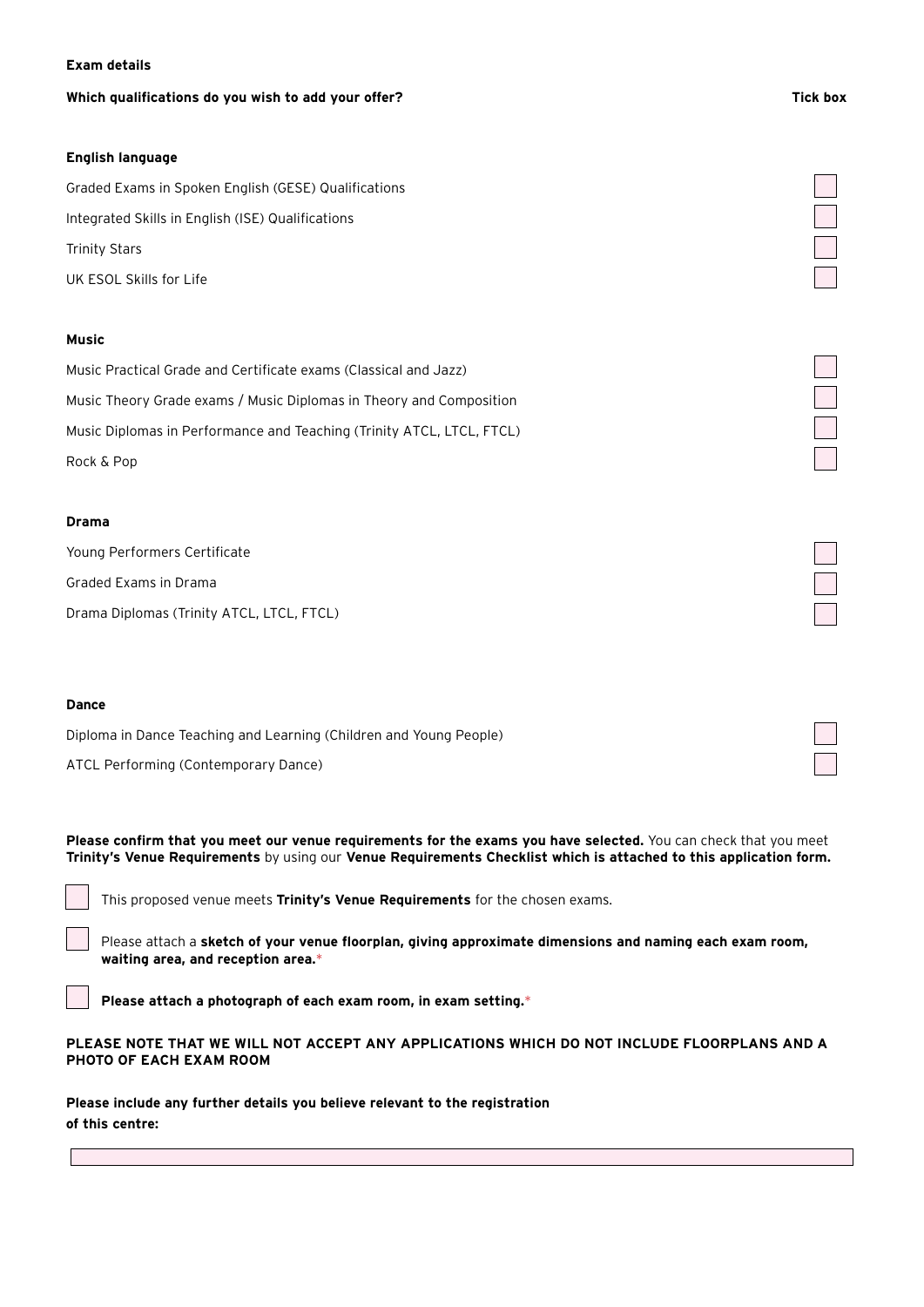# **4. Teacher, student and exam session information**

\* Answer required

### **If you have chosen Language exams:**

Please specify the English exam levels that your institution wishes to offer according to the Common European Framework of Reference

## **If you have chosen Music exams:**

Please specify the Grades/levels that your institution wishes to offer according to the relevant Trinity College London syllabus

|                                                                                         | Initial - Grade<br>3 (Foundation) |     | Grades 4-5<br>(Intermediate) | Grades 6-8<br>(Advanced)                                    |     | a diddol iardio mar four montanon mones to oner according to the relevant mility concept London by      | ATCL diploma |      | LTCL diploma |     | FTCL diploma |
|-----------------------------------------------------------------------------------------|-----------------------------------|-----|------------------------------|-------------------------------------------------------------|-----|---------------------------------------------------------------------------------------------------------|--------------|------|--------------|-----|--------------|
|                                                                                         |                                   |     |                              |                                                             |     |                                                                                                         |              |      |              |     |              |
|                                                                                         |                                   |     |                              |                                                             |     | Trinity Exam sessions - please give us an indication of your preferred dates*                           |              |      |              |     |              |
| Jan                                                                                     | Feb                               | Mar | Apr                          | May                                                         | Jun | Jul                                                                                                     | Aug          | Sept | Oct          | Nov | <b>Dec</b>   |
|                                                                                         |                                   |     |                              |                                                             |     |                                                                                                         |              |      |              |     |              |
| About your students at this centre*                                                     |                                   |     |                              |                                                             |     |                                                                                                         |              |      |              |     |              |
| How many students are there at your institution?                                        |                                   |     |                              |                                                             |     |                                                                                                         |              |      |              |     |              |
| Age range of your students                                                              |                                   |     |                              |                                                             |     |                                                                                                         |              |      |              |     |              |
|                                                                                         |                                   |     |                              |                                                             |     |                                                                                                         |              |      |              |     |              |
|                                                                                         |                                   |     |                              |                                                             |     | Does your centre hold any current accreditation that might be relevant to the exams you wish to offer?* |              |      |              |     |              |
| No                                                                                      |                                   |     | Yes                          |                                                             |     |                                                                                                         |              |      |              |     |              |
|                                                                                         |                                   |     |                              | If so, please give details:                                 |     |                                                                                                         |              |      |              |     |              |
|                                                                                         |                                   |     |                              |                                                             |     | Estimated number of Trinity candidates to the exam venue per annum*                                     |              |      |              |     |              |
|                                                                                         |                                   |     |                              |                                                             |     |                                                                                                         |              |      |              |     |              |
|                                                                                         |                                   |     |                              |                                                             |     |                                                                                                         |              |      |              |     |              |
|                                                                                         |                                   |     |                              |                                                             |     | Maximum exam room capacity for written exams at this centre - please count 1 candidate to 1 desk only*  |              |      |              |     |              |
| Exam room 1:                                                                            |                                   |     |                              |                                                             |     | Exam room 3:                                                                                            |              |      |              |     |              |
| Exam room 2:                                                                            |                                   |     |                              |                                                             |     | Exam room 4:                                                                                            |              |      |              |     |              |
|                                                                                         |                                   |     |                              |                                                             |     | Would you be prepared to accept external candidates from other teaching establishments?                 |              |      |              |     |              |
| Yes                                                                                     |                                   |     | No                           |                                                             |     |                                                                                                         |              |      |              |     |              |
| If so, how many per exam session?                                                       |                                   |     |                              |                                                             |     |                                                                                                         |              |      |              |     |              |
|                                                                                         |                                   |     |                              |                                                             |     |                                                                                                         |              |      |              |     |              |
|                                                                                         |                                   |     |                              | Do you intend to prepare candidates to take Trinity exams?* |     |                                                                                                         |              |      |              |     |              |
| Yes                                                                                     |                                   |     | No                           |                                                             |     |                                                                                                         |              |      |              |     |              |
| Which course do you intend to offer?                                                    |                                   |     |                              |                                                             |     |                                                                                                         |              |      |              |     |              |
| What is your teachers' lowest qualification level for the subject you intend to offer?* |                                   |     |                              |                                                             |     |                                                                                                         |              |      |              |     |              |
| Please give details:                                                                    |                                   |     |                              |                                                             |     |                                                                                                         |              |      |              |     |              |
| Do you offer training/development opportunities to your teachers?*                      |                                   |     |                              |                                                             |     |                                                                                                         |              |      |              |     |              |
| No                                                                                      |                                   |     | Yes                          |                                                             |     |                                                                                                         |              |      |              |     |              |
|                                                                                         |                                   |     |                              | If so, please give details:                                 |     |                                                                                                         |              |      |              |     |              |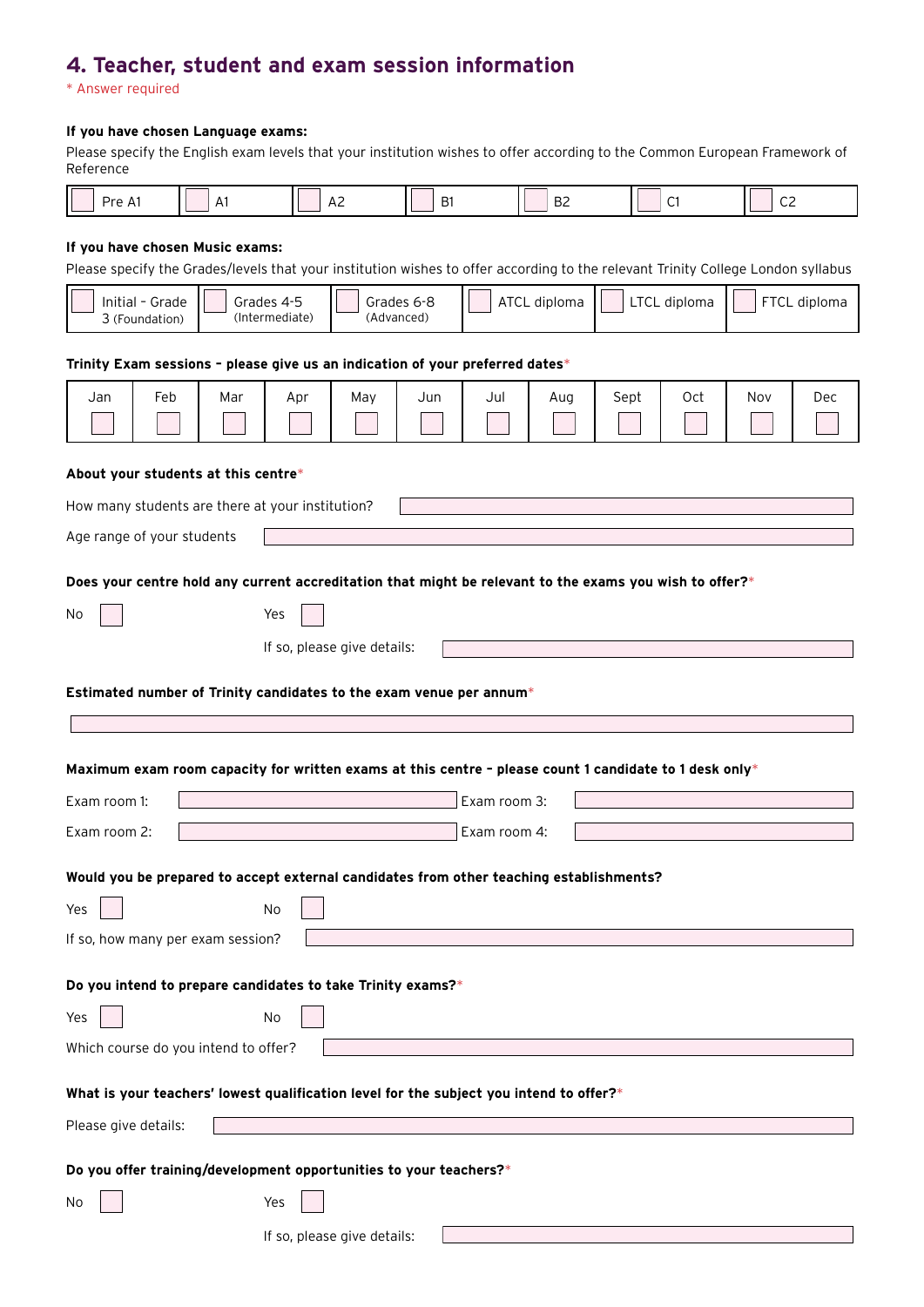## **5. Declaration**

I declare that the information supplied in this Application Form and the accompanying documents is correct and true.

By submitting this application form, you consent to the processing of this personal data for the purposes stated below.

| Name:*      |  |
|-------------|--|
| Job Title:* |  |

*Any personal data (see<http://www.trinitycollege.com/site/?id=9> ) collected under this form will be used for the purpose of processing this application and managing your subsequent relationship with us as a Registered Exam Centre. Except as agreed by you or where required by law, Trinity will not disclose such personal information to third parties other than persons involved in the provision of examination services to Trinity or for statistical purposes.* 

### **Thank you for completing this application to become a registered Trinity Exam Centre.**

We will send you the result of your application as soon as possible. If your application is accepted, you will receive the contract by post or by email.

- Where the contract is received by email please follow the instructions contained in the email to sign the contract.
- Where the contract is received by post, both copies should be signed, with one copy returned by post to Trinity College London.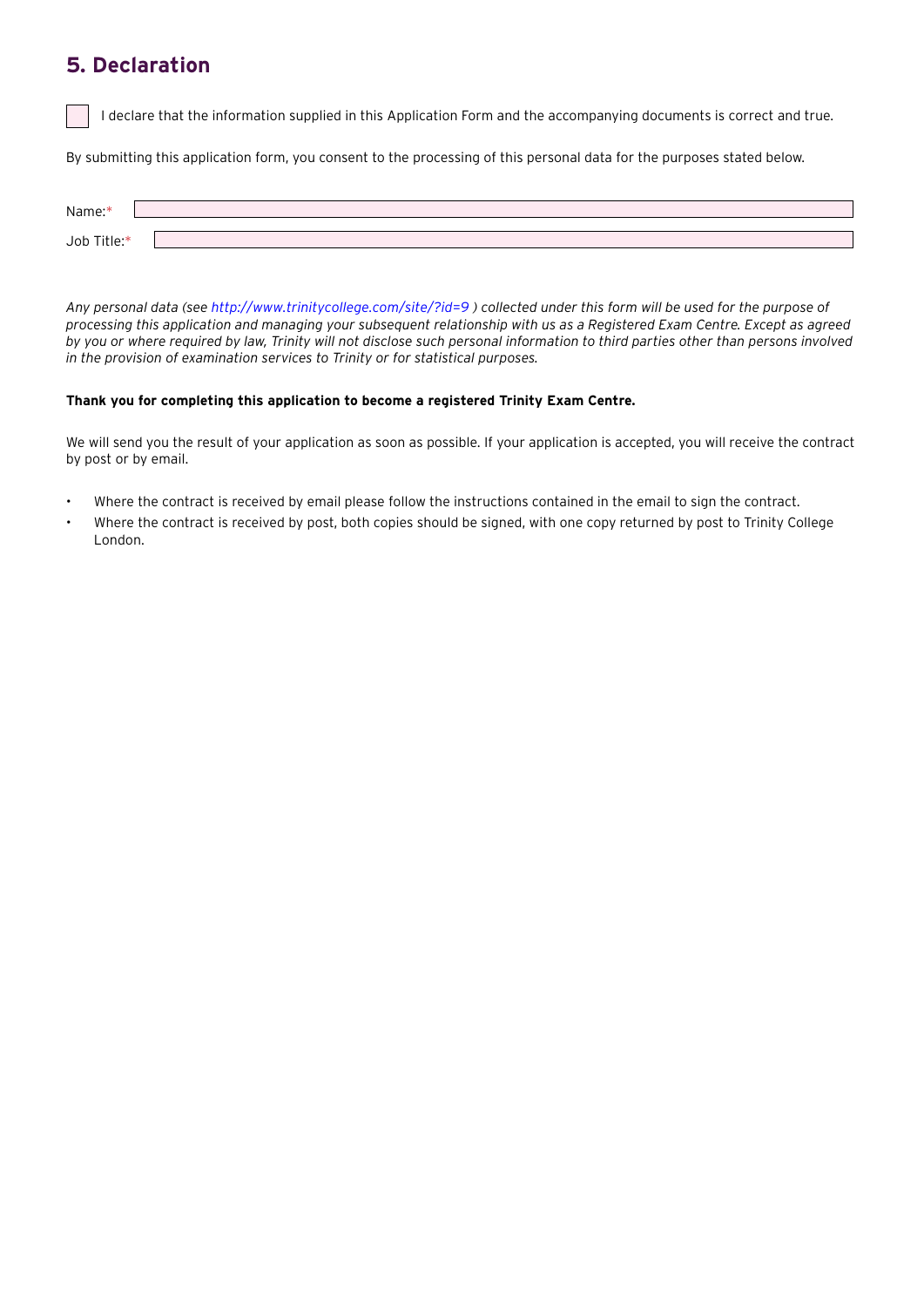# **APPENDIX**

# **VENUE REQUIREMENT CHECKLIST**

You can assess if your centre will meet Trinity's exam Venue Requirements by going through the checklists that apply to your chosen exams and venue. Please note that more than one checklist may apply.

| Checklist for all exams, practical and written                                                                         |  |
|------------------------------------------------------------------------------------------------------------------------|--|
| Separate waiting room provided (for practical exams in music and drama, this must not be adjacent to the exam<br>room) |  |
| Storage area for candidate belongings (bags, etc.)                                                                     |  |
| Printing facilities for exam materials, e.g. appointment slips as required                                             |  |
| Internet wifi access for examiners                                                                                     |  |
| Does your organisation have measures in place to deal with child abuse?                                                |  |
| Checklist for all written exams only<br>Guidelines for the written exam room layout is available here.                 |  |
| Number of exam rooms available                                                                                         |  |
| Total candidate capacity of exam rooms, when the room is set up in exam layout                                         |  |
| Secure (lockable) storage for exam papers                                                                              |  |
| Desks and chairs available for invigilators                                                                            |  |
| Individual desks and chairs for candidates                                                                             |  |
| Wall clock visible to all candidates                                                                                   |  |
| Whiteboard / blackboard visible to all candidates                                                                      |  |
| Checklist for all spoken Language exams                                                                                |  |
| Electrical supply in each exam room                                                                                    |  |
| Table and two chairs for examiner and candidate to conduct interviews                                                  |  |
| FOR GESE only:<br>Does the exam room have wireless internet?                                                           |  |
| <b>Checklist for all Drama and Dance exams</b>                                                                         |  |
| Sound proof warm-up room available                                                                                     |  |
| Exam room:                                                                                                             |  |
| Audio player with good quality speakers for backing tracks                                                             |  |
| Electrical supply in all exam rooms                                                                                    |  |
| Desk and chair for examiner                                                                                            |  |
| Sufficient space for practical exam                                                                                    |  |

**Checklist for all Classical and Jazz Music exams This is a basic checklist. Full guidelines are available at [www.trinitycollege.co.uk/venue](http://www.trinitycollege.co.uk/venue)**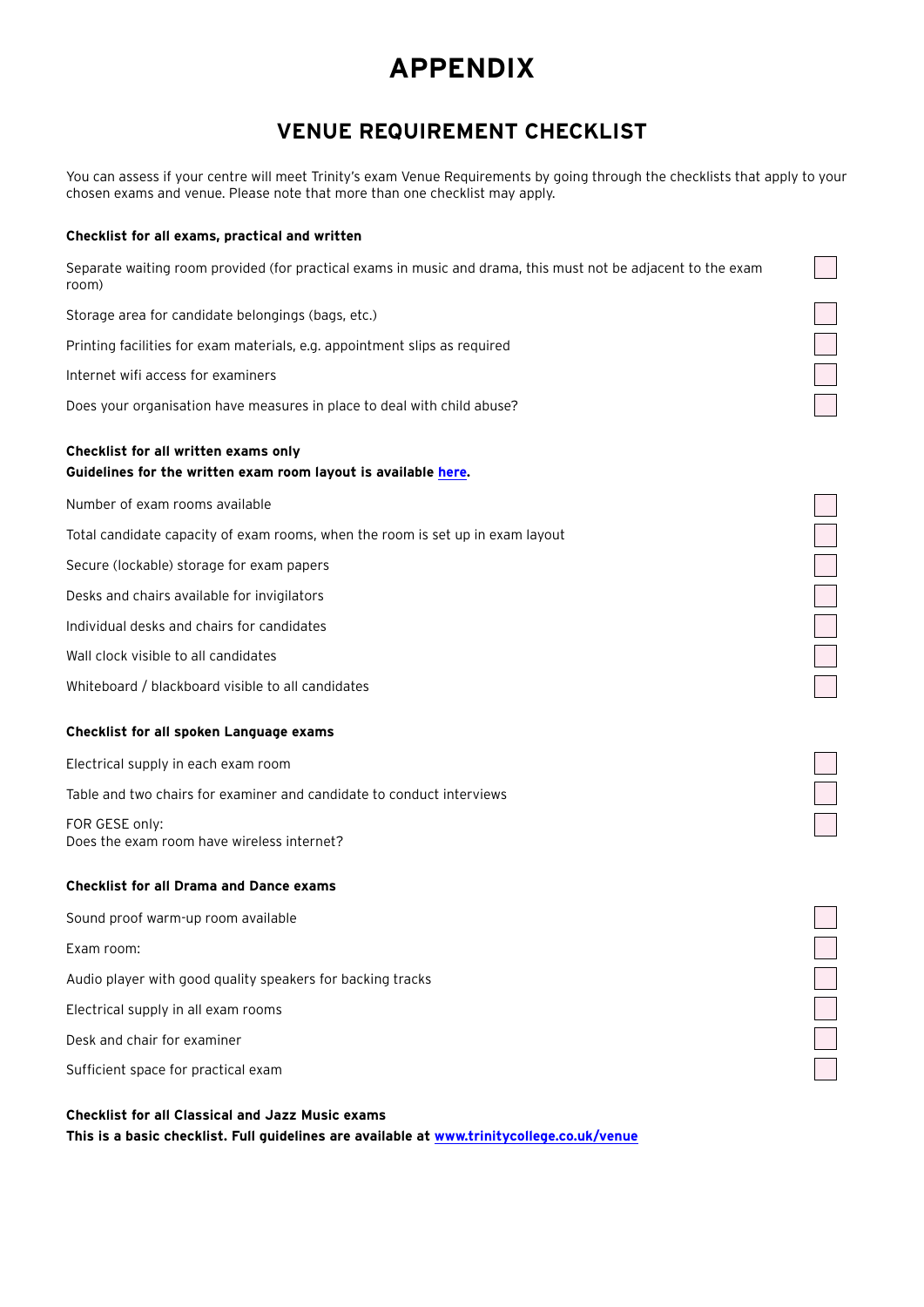#### Warm up room provided

### **Exam room requirements:**

Soundproofed exam room(s), or a good distance from waiting/warmup areas, so that sound does not carry

Large desk and chair for examiner (minimum 140cm x 75cm)

Music stand and chair available for each candidate. It is essential that instrumental and vocal candidates have eye contact with their accompanists.

Electrical supply and connections in exam rooms for any electrical equipment required such as examiner tablet/laptop, audio playback equipment, and extension leads as required.

Audio player with appropriate playback facilities and amplification for CD backing tracks. Backing tracks may be used in place of piano accompaniment for all exams up to and including Grade 3, and jazz woodwind and drum kit exams up to Grade 8.

### **Instrument-specific requirements:**

For all grade and certificate music exams for instruments and voice (excluding percussion):

- Acoustic piano (upright, baby grand or grand piano) with a minimum of 85 keys, tuned in the range A=438 Hz to 442 Hz. Digital pianos or Clavinovas meeting Trinity's specifications may be used by candidates in grade 5 and below, or for accompaniment for any grade
- Adjustable piano stool

For Diploma exams in solo piano:

Acoustic grand piano.

For Diploma exams requiring piano accompaniment:

Acoustic piano (upright, baby grand or grand) as specified above. Digital pianos or Clavinovas are not acceptable.

For all grade and certificate music exams in percussion and Drum Kit: **Full guidelines are available at [www.trinitycollege.co.uk/PercussionandDrumKitVenue](http://www.trinitycollege.co.uk/PercussionandDrumKitVenue)**

For all grade and certificate music exams in drum kit only:

- Snare drum with adjustable drum kit size stand (not orchestral)
- 3 toms, high/medium/low
- Bass drum (18-22")
- Hi hat (12-14")
- Ride cymbal (18-22")
- 2 crash cymbals (14-18")
- Splash for Grade 5-8

### **The minimum distance between the examiner's chair and the drum kit should be 3 metres**

Electric drum kits that produce all timbral and dynamic variety demanded by the score may be used by candidates in grade 5 and below

Adjustable drum stool

For all grade and certificate exams in timpani and tuned percussion only:

Snare drum: Orchestral snare drum and stand Timpani: 3 /4 /5 timpani Tuned percussion: Xylophone, Glockenspiel, Vibraphone, Marimba as needed

For all grade and certificate exams in organ: Conventional pipe organ, pipeless analogue electronic organ, or a computer organ

### **Checklist for all Rock & Pop Music exams**

**This is a basic checklist. Full guidelines are available at [www.trinitycollege.co.uk/RockandPopVenues](http://www.trinitycollege.co.uk/RockandPopVenues)**